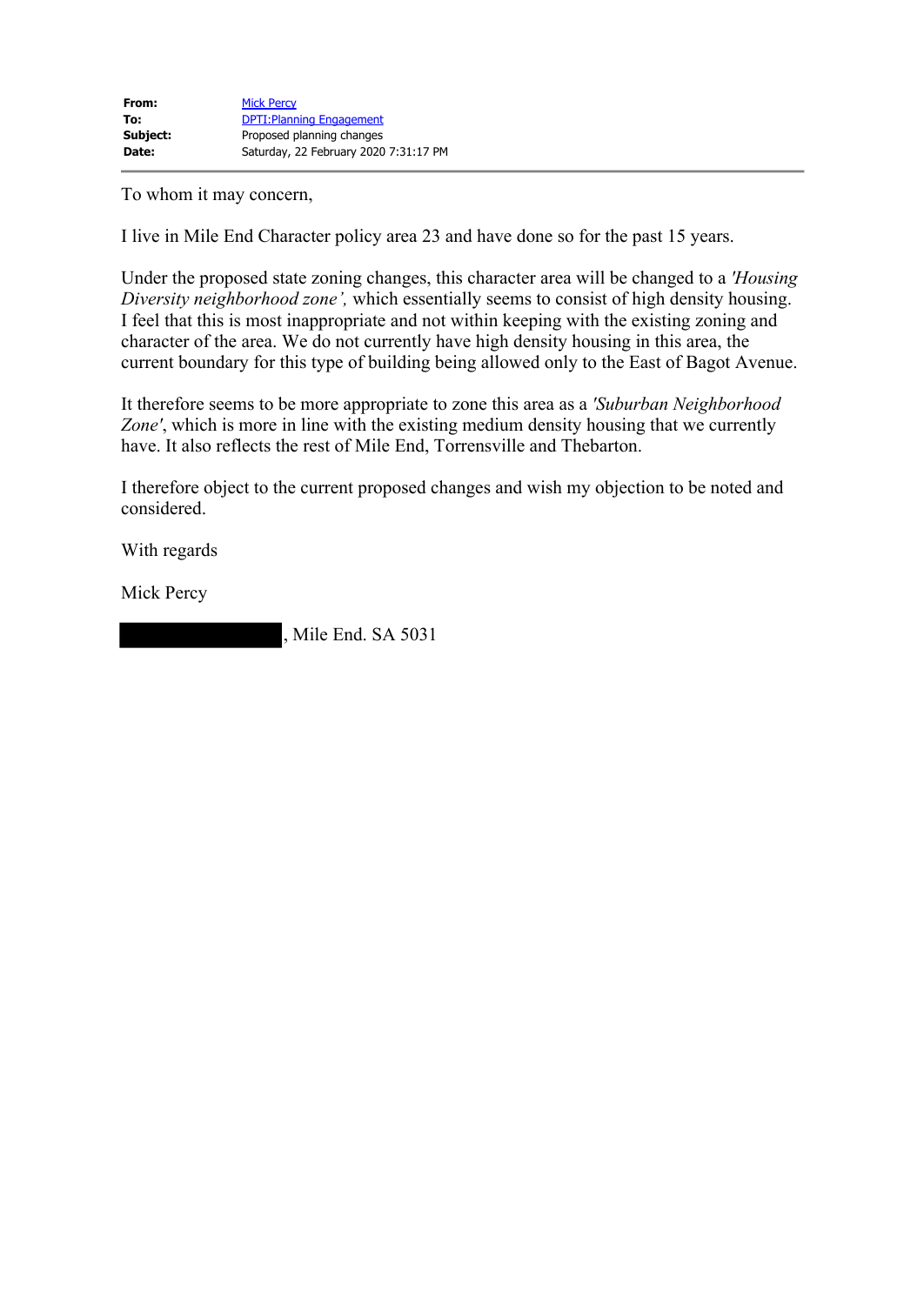## **COMPLETE**

**Time Spent:** 00:19:44 **IP Address:**

**Collector:** Web\_Link\_Prod (Web Link) **Started:** Saturday, February 22, 2020 6:49:53 PM **Last Modified:** Saturday, February 22, 2020 7:09:37 PM

Page 1: Planning and Design Code for South Australia

**Q1** Which part of the Planning and Design Code would you like to make a submission about?(Please click the circle to select which part of the Code you wish to comment on. You can also see which council areas are included in the rural and urban code via the links below.)

**My submission relates to Urban code. (click here for council areas)**

**- Rules of Interpretation** 

## Page 2: Planning and Design Code for South AustraliaPersonal Details

**Q2** Please provide your contact details below (Name, Postcode & Email are mandatory)Please be advised that your submission will be made publicly available on the SA Planning Portal.

| Name                                                 | <b>Mick Percy</b>                                                                                                                                                                                                 |
|------------------------------------------------------|-------------------------------------------------------------------------------------------------------------------------------------------------------------------------------------------------------------------|
| Address                                              |                                                                                                                                                                                                                   |
| Your Council Area                                    | <b>West Torrens</b>                                                                                                                                                                                               |
| Suburbs/Town                                         | <b>Mile ENd</b>                                                                                                                                                                                                   |
| <b>State</b>                                         | <b>SA</b>                                                                                                                                                                                                         |
| Postcode                                             | 5031                                                                                                                                                                                                              |
| Country                                              | <b>Australia</b>                                                                                                                                                                                                  |
| <b>Email Address</b>                                 |                                                                                                                                                                                                                   |
|                                                      |                                                                                                                                                                                                                   |
| Page 3: Planning and Design Code for South Australia |                                                                                                                                                                                                                   |
| Q3 Which sector do you associate yourself with?      | <b>General Public</b>                                                                                                                                                                                             |
|                                                      |                                                                                                                                                                                                                   |
| Page 4: Planning and Design Code for South Australia |                                                                                                                                                                                                                   |
| Q4 Would you like to make comment on                 | Specific Topics for example : - Rules of Interpreta<br>- Zones and Sub-zones - Overlays - General<br>Provision - Mapping Land Use Definitions -<br><b>Administrative Definitions</b><br>- Referrals<br>- Table of |

**Amendments**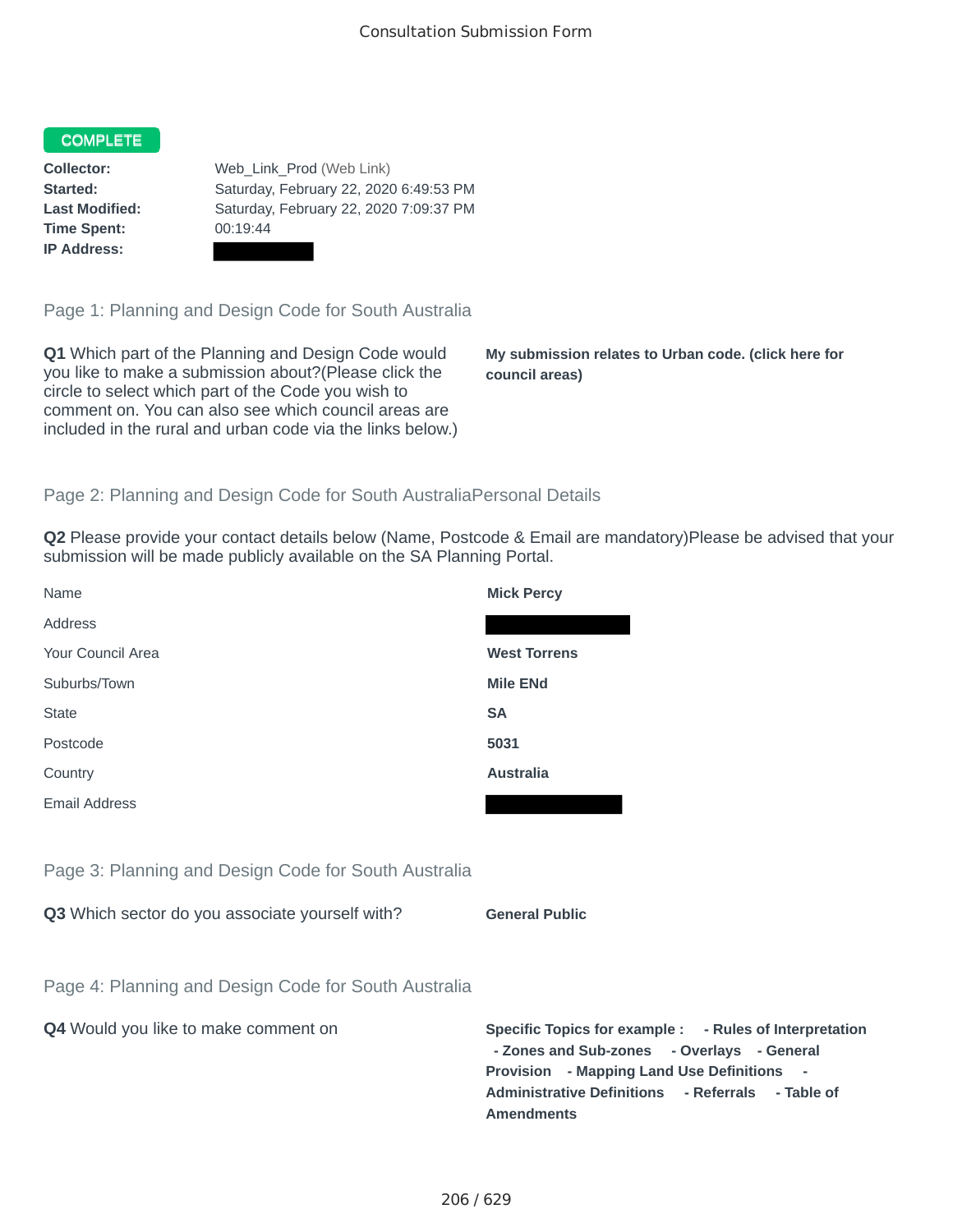| Page 5: Planning and Design Code for South Australia                                                                                                                    |                                                                                                                                                                                                                                                                                                                                                                                                                                                                                                                                                                   |
|-------------------------------------------------------------------------------------------------------------------------------------------------------------------------|-------------------------------------------------------------------------------------------------------------------------------------------------------------------------------------------------------------------------------------------------------------------------------------------------------------------------------------------------------------------------------------------------------------------------------------------------------------------------------------------------------------------------------------------------------------------|
| Q5 Enter your feedback for Rules of Interpretation                                                                                                                      | <b>Respondent skipped this question</b>                                                                                                                                                                                                                                                                                                                                                                                                                                                                                                                           |
| Q6 Enter your feedback for Referrals                                                                                                                                    | <b>Respondent skipped this question</b>                                                                                                                                                                                                                                                                                                                                                                                                                                                                                                                           |
| Q7 Enter your feedback for Mapping                                                                                                                                      | <b>Respondent skipped this question</b>                                                                                                                                                                                                                                                                                                                                                                                                                                                                                                                           |
| Q8 Enter your feedback for Table of Amendments                                                                                                                          | <b>Respondent skipped this question</b>                                                                                                                                                                                                                                                                                                                                                                                                                                                                                                                           |
| Page 6: Planning and Design Code for South Australia                                                                                                                    |                                                                                                                                                                                                                                                                                                                                                                                                                                                                                                                                                                   |
| Q9 Please enter your feedback for overlaysclick next at<br>the bottom of the page for next topic                                                                        | <b>Respondent skipped this question</b>                                                                                                                                                                                                                                                                                                                                                                                                                                                                                                                           |
| Page 7: Planning and Design Code for South Australia                                                                                                                    |                                                                                                                                                                                                                                                                                                                                                                                                                                                                                                                                                                   |
| Q10 Please enter your feedback for zones and subzonesclick next at the bottom of the page for next topic                                                                |                                                                                                                                                                                                                                                                                                                                                                                                                                                                                                                                                                   |
|                                                                                                                                                                         |                                                                                                                                                                                                                                                                                                                                                                                                                                                                                                                                                                   |
| Suburban Neighbourhood Zone                                                                                                                                             | I live in Mile End Character policy area 23. Under the<br>proposed state zoning changes, this character area will<br>be changed to a Housing Diversity neighborhood zone. I<br>feel that this is most appropriate and not within keeping<br>with the existing zoning. It seems to be more<br>appropriate to zone this area as a Suburban<br>Neighborhood Zone, which is much more in keeping<br>with the rest of Mile End, Torrensville and Thebarton. I<br>therefore object to the current proposed changes and<br>wish my objection to be noted and considered. |
| Page 8: Planning and Design Code for South Australia                                                                                                                    |                                                                                                                                                                                                                                                                                                                                                                                                                                                                                                                                                                   |
| Q11 Please enter your feedback for general policyclick<br>next at the bottom of the page for next topic                                                                 | <b>Respondent skipped this question</b>                                                                                                                                                                                                                                                                                                                                                                                                                                                                                                                           |
| Page 9: Planning and Design Code for South Australia<br>Q12 Please enter your feedback for Land use<br>Definitionclick next at the bottom of the page for next<br>topic | <b>Respondent skipped this question</b>                                                                                                                                                                                                                                                                                                                                                                                                                                                                                                                           |

Page 10: Planning and Design Code for South Australia